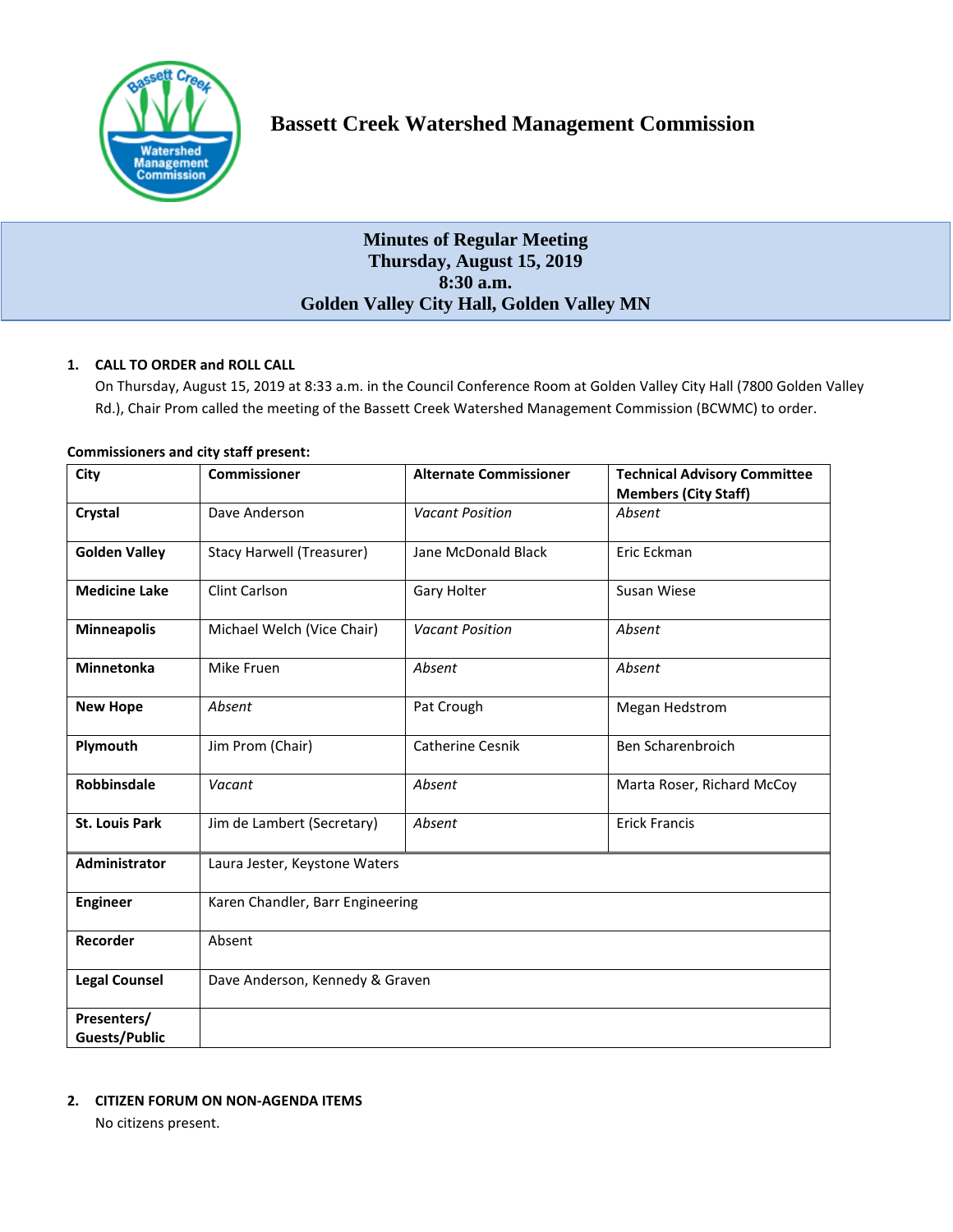#### **3. APPROVAL OF AGENDA**

**MOTION:** Commissioner de Lambert moved to approve the agenda. Commissioner Welch seconded the motion. Upon a vote, the motion carried 8-0. [City of Robbinsdale was absent from the vote.]

#### **4. CONSENT AGENDA**

The following items were approved as part of the consent agenda: July 18, 2019 Commission meeting minutes, acceptance of the August 2019 financial report, payment of invoices

| The general and construction account balances reported in the August 2019 Financial Report are as follows: |                   |
|------------------------------------------------------------------------------------------------------------|-------------------|
| <b>Checking Account Balance</b>                                                                            | \$628,988.23      |
| TOTAL GENERAL FUND BALANCE                                                                                 | \$628,988.23      |
| TOTAL CASH & INVESTMENTS ON-HAND (08/07/19)                                                                | \$4,301,843.44    |
| CIP Projects Levied - Budget Remaining                                                                     | \$ (4,634,246.12) |
| <b>Closed Projects Remaining Balance</b>                                                                   | \$371,977.55      |
| 2012-2017 Anticipated Tax Levy Revenue                                                                     | \$7,330.29        |
| 2018 Anticipated Tax Levy Revenue                                                                          | \$8,770.47        |
| Anticipated Closed Project Balance                                                                         | \$388,078.31      |

**MOTION:** Commissioner de Lambert moved to approve the consent agenda. Commissioner Carlson seconded the motion. Upon a vote, the motion carried 8-0. [City of Robbinsdale was absent from the vote.]

#### **5. BUSINESS**

#### **A. Consider Approval of Proposal to Prepare Feasibility Study for Mt. Olivet Stream Stabilization Project and Parkers Lake Drainage Improvement Project (2021 CIP Projects ML20 & PL-7)**

Commission Engineer Chandler reminded commissioners that the 5-year CIP approved in April includes three projects scheduled to start in 2021 including the Parkers Lake Drainage Improvement Project and the Mt. Olivet Stream Restoration Project. She noted that feasibility studies for these projects should begin this fall. Ben Scharenbroich, from the City of Plymouth, noted that both of these projects are in Plymouth and that they are both identified as city CIP projects for implementation in 2021/2022. He noted the projects will address water quality as well as flooding concerns.

Commissioner Welch asked if there is a change in protocol. Scharenbroich replied no. Engineer Chandler added that both projects have stream restoration components. Specifically, she noted the Mt. Olivet project is straightforward, although it may have considerable impact on trees. She noted the Parkers Lake project also looks beyond drainage improvement to reducing chlorides, improving ponds and/or using stormwater reuse. She noted there are more options to research with the Parkers Lake project. Engineer Chandler also reported that chloride levels are very high in Parkers Lake and that there is significant loading from the subwatershed where this project will take place.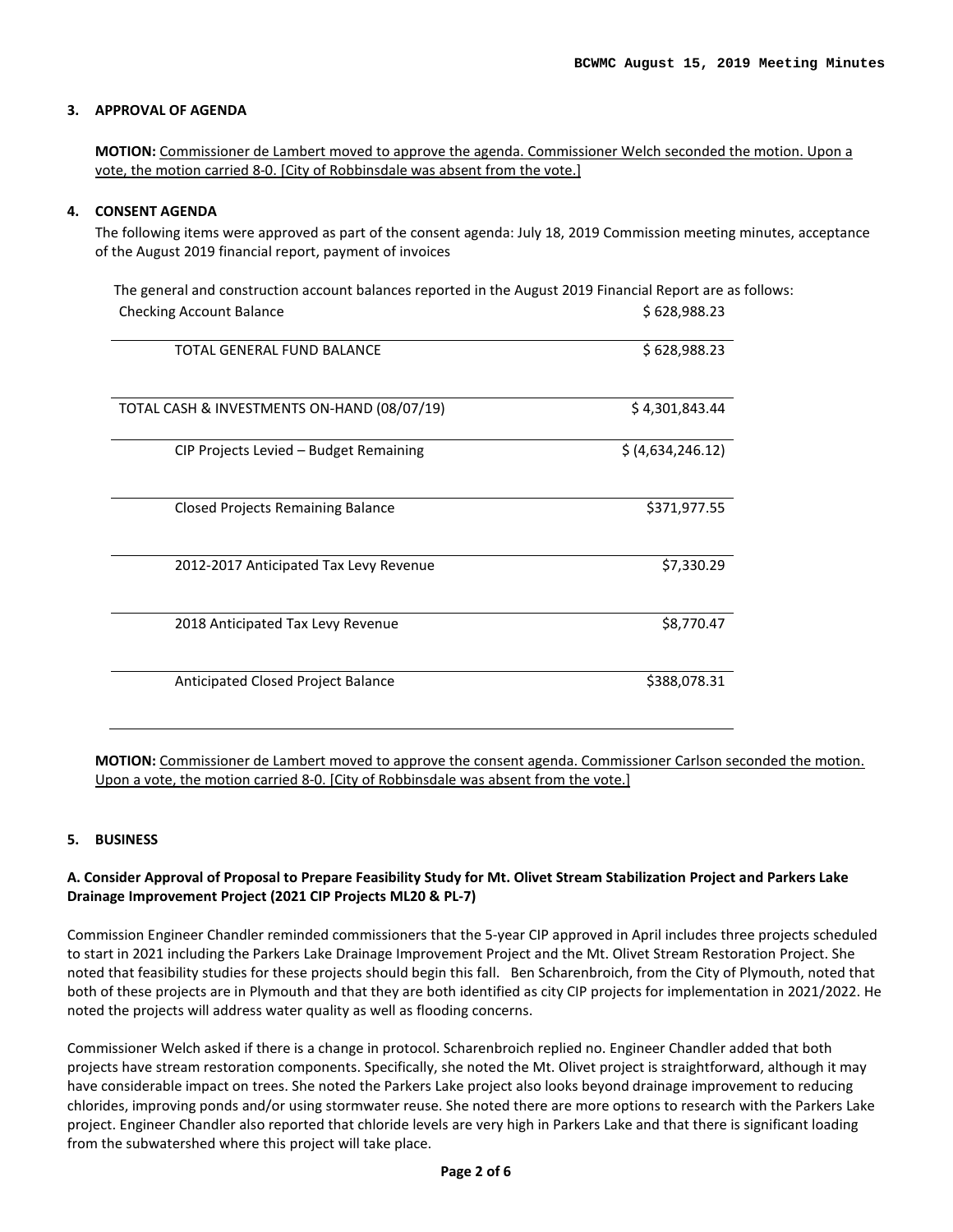Engineer Chandler walked through the proposal to develop the feasibility study, noting it would include: wetland delineations, a desktop environmental review, a stream survey, topography and utility surveys, and a tree survey.

There was discussion about how the Mt. Olivet project has some private property in the project area and that an easement would be needed and that there is already a partial easement for drainage and utility. It was noted the Mt. Olivet project is in Chair Prom's city council ward.

Staff noted that separate public meetings and open houses would be held for each project. Mr. Scharenbroich stated that the city plans to get a lot of input from residents early in the process and will include before and after pictures of the Plymouth Creek and the Elm Creek Restoration Projects.

[Alternate Commissioner McDonald Black arrives.]

Commissioner Welch added that this would be a good opportunity to engage and educate Mt. Olivet and adjacent apartments about chloride management. Mr. Scharenbroich agreed and added that it is standard practice for the city to talk about chlorides during projects like these.

Engineer Chandler clarified that chloride reduction options will be researched with the Parkers Lake project rather than the Mt. Olivet project. There was some discussion about possible capital projects to address chlorides, such as winter maintenance equipment. Commissioner Welch noted that it still makes sense to try to address chlorides near Mt. Olivet since the Commission will be working in the area.

**MOTION:** Alternate Commissioner Crough moved to approve the preparation of a feasibility study for the Mt. Olivet Stream Stabilization Project and Parkers Lake Drainage Improvement Project (2021 CIP Projects ML20 & PL-7). Commissioner Carlson seconded the motion. Upon a vote, the motion carried 8-0. [City of Robbinsdale was absent from the vote.]

## **B. Review 2019 Operating Budget Status**

Administrator Jester reviewed current expenses and expected future expenses for the second half of the year, noting the Commission is in good financial standing and is likely to remain within the budget overall and within most budget lines. She noted the exception is work in the "non-fee/preliminary reviews" line item, which includes larger non-fee review projects such as Southwest LRT, Blue Line LRT, and when developers or cities request information or get questions answered about pending/possible development before an application and review fee is submitted. She noted that much of that budget line is offset by revenues from agreements with the Met Council for reimbursement on work regarding the light rail projects. It also includes the Commission Engineer's costs for the Bassett Creek Valley study, most of which will be reimbursed by the City of Minneapolis.

## **C. Set 2020 Operating Budget**

Administrator Jester noted that at the June meeting, the Commission approved a proposed 2020 operating budget of \$669,450 which included a 4.5% increase in city assessments over 2019 levels, assumed \$7,500 in MAWD dues, and included funds to fully fund development of the 2025 Watershed Plan over the next 6 years. She reported the proposed budget was sent to cities on June 21<sup>st</sup> for review and comment by August 1<sup>st</sup> and that no comments were received from cities. Administrator Jester reported that in July the MAWD Board set 2020 member dues for WMOs at \$500 rather than the anticipated \$7,500. She further reviewed her recommended revised 2020 budget noting that the total budget was reduced to \$662,450 and the "extra" \$7,000 was split by lowering total city assessments by \$3,500 (to 3.9% over 2019 levels) and lowering the amount of fund balance used by \$3,500.

**MOTION:** Commissioner Prom moved to approve the 2020 operating budget as presented. Commissioner Welch seconded the motion. Upon a vote, the motion carried 8-0. [City of Robbinsdale was absent from the vote.]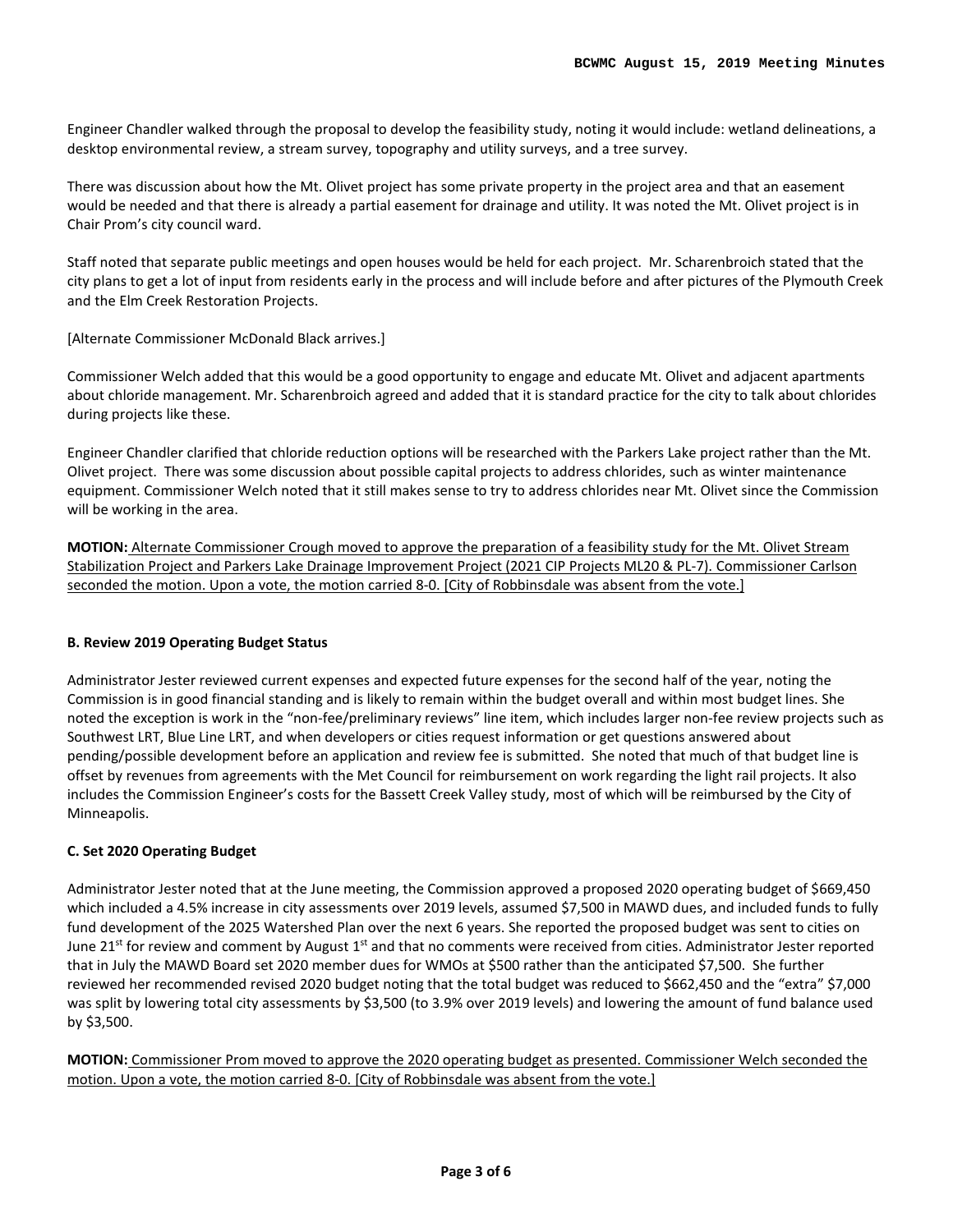#### **D. Consider 2020 Capital Improvement Implementation Options**

Administrator Jester noted that typically, the Commission enters agreements with member cities for the implementation (design, construction, on-going maintenance) of its capital improvement projects after the Commission holds a public hearing and officially orders the project. She noted that as in typical years, the hearing will be held at the September meeting and then a resolution ordering the projects will be considered for approval. She reported that for three of the four 2020 CIP projects, the Commission is being asked to consider a few different circumstances regarding implementation:

## **i. Bryn Mawr Meadows Water Quality Improvement Project: MPRB to Implement; Consider Applying for Clean Water Fund Grant**

Administrator Jester reported that the City of Minneapolis and the Minneapolis Park and Recreation Board (MRPB) believe that since there will be close coordination between this CIP project and the park's reconstruction project, the MPRB is the appropriate agency to enter into an agreement with BCWMC. She noted that the Commission's legal counsel agrees that the Joint Powers Agreement allows the Commission to enter into such an agreement. She further noted that the City and MPRB would enter into a separate agreement for the long-term operations and maintenance of the BCWMC's CIP project.

Administer Jester recommended approval to proceed with agreement negotiations with the MPRB for this project.

Commissioner Welch remarked it is a good idea to contract with the MPRB, but the project may need more oversight of the design and construction and changes that may come up. He further added that the Commission's standard agreement may need to be bolstered to anticipate more engagement and oversight by the Commission during design and construction. Commissioner Welch further recommended that the maintenance agreement between the city and the MPRB clearly outline maintenance obligations and that the agreement should be secured before the BCWMC enters into an agreement with the MPRB. He noted that any change orders to construction plans should come to the commission engineer.

There was further discussion about language in the agreement regarding changes to the design or construction specifications. It was noted that perhaps the MPRB would not be reimbursed for work resulting from unapproved change orders and that the Commission's "eligible project costs" are already set in policy.

Engineer Chandler communicated that construction change orders are typically minor—e.g., changes in quantities, and that big design changes should be caught by the 90% plan designs. She noted the Commission won't want to see every change order because it would just burden the process.

Alternate Commissioner Cesnik suggested that one way to address this may be to have skin in the game and contribute to cost sharing. For instance, Elm Creek Watershed Management Commission only covers 25% of project costs.

Administrator Jester understood there was consensus to move ahead with contracting with the MPRB and that staff, including legal counsel, should make changes to the agreement language regarding change orders. There was further discussion on various ideas for levels of change orders and the person(s) to sign off on changes, the language needed in the agreement, construction oversight, and the Commission's relationship with the MRPB.

Welch clarified that he agreed with Eckman. We don't have to review every change, the BCWMC just needs to make sure we get what we set out to build and pay for. This is public money and we need to be very careful.

**MOTION:** Commissioner Welch moved to enter into an agreement directly with the Minneapolis Park and Rec Board (MPRB) and engage with the City of Minneapolis on timing of the maintenance agreement with the MPRB and for the facilities to be constructed. Administrator Jester was directed to work with the BCWMC Attorney to add language for Commission oversight on materials and design changes. Commissioner Prom seconded the motion. Upon a vote, the motion carried 8-0. [City of Robbinsdale was absent from the vote.]

BCWMC staff recommended that the BCWMC apply for Clean Water Fund grant money for this project because it will likely score well due to the partnerships involved, water quality improvements expected, a completed feasibility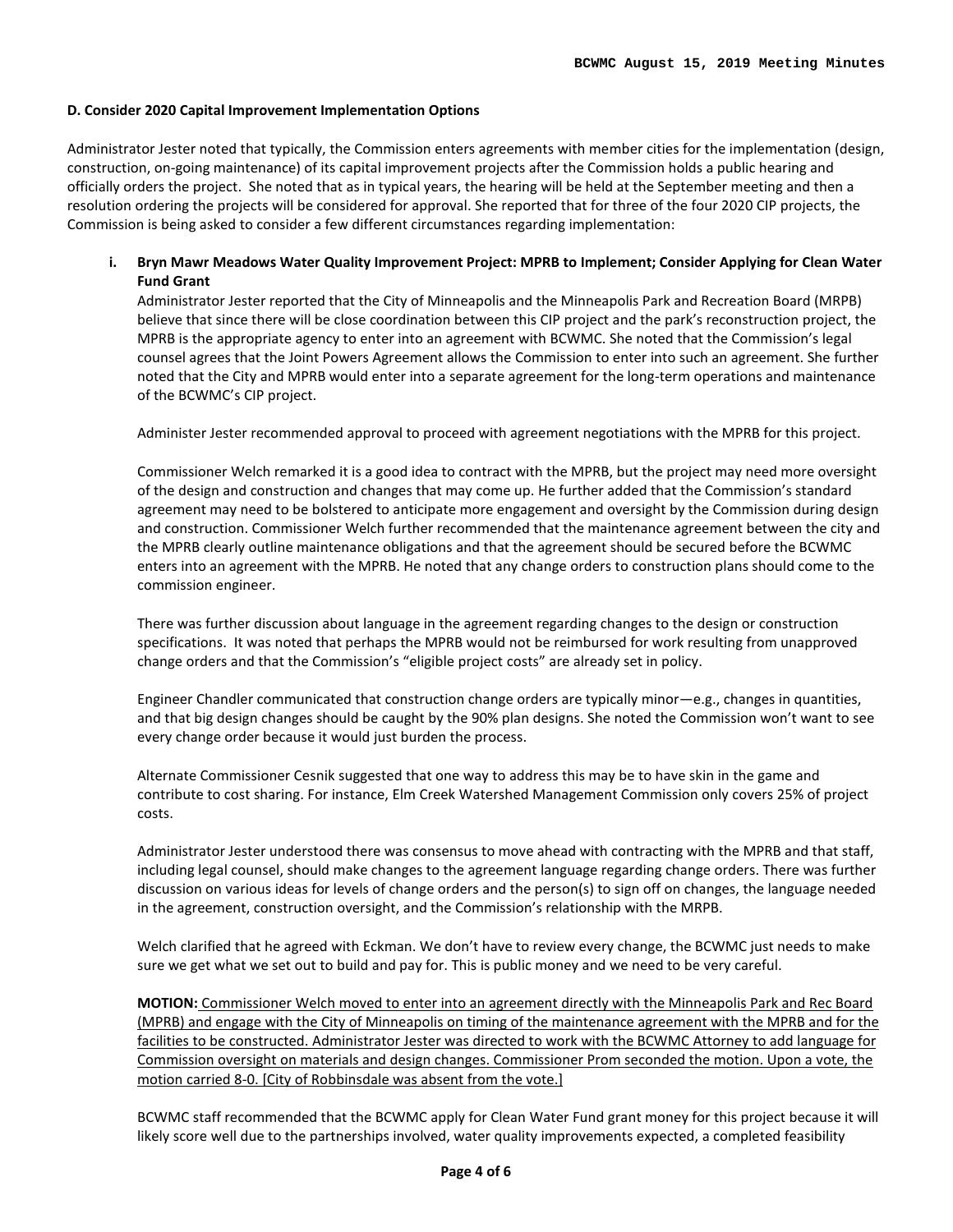study, and the educational opportunities. Grant application materials are attached. Grant applications are due September 9th. There was consensus to apply for the grant.

#### **ii. Sweeney Lake Water Quality Improvement Project: Request for Commission to Implement**

Administrator Jester noted that because this project doesn't include any structural components that would require long-term maintenance, and given the Commission Engineer's experience with the Schaper Pond carp study and the Twin Lake alum treatment, she and Golden Valley staff recommend that the Commission implement this project rather than entering into an agreement with the city.

**MOTION:** Commissioner Carlson moved that the Commission implement the Sweeney Lake Water Quality Improvement project. Commissioner Harwell seconded the motion. Upon a vote, the motion carried 8-0. [City of Robbinsdale was absent from the vote.]

#### **iii. Jevne Park Water Quality Improvement Project: Requests from City of Medicine Lake**

Administrator Jester reported that she attended the August 5th Medicine Lake City Council meeting where the city's consultant gave an overview of the project (with the same slides and information as previously presented by the Commission Engineer to the council), and presented the concerns of the city's Public Works Superintendent, Chris Klar (a member of the CIP Project Team). She noted that residents attending the meeting also weighed in with their concerns about impacts of the project on roads and adjacent properties. She noted the council passed a motion to proceed with negotiation of the Jevne Park project contract with the BCWMC with the goal of having the project be "cost neutral" to the city (meaning no costs to the city, including buffer maintenance, for at least 10 years).

There was some discussion on timing of agreements. Administrator Jester reported that typically, the agreement is approved at the September Commission meeting, after the public hearing and along with officially ordering the project. Commissioner Welch noted that the project could still be ordered at the September meeting and an agreement approved later.

Commissioner Carlson commented that the Medicine Lake City Council voted 4-1 in favor of moving ahead with the project. There was discussion about discrepancies between the feasibility study estimates for buffer maintenance expenses and estimates calculated by Mr. Klar. Mr. Scharenbroich added that the City of Plymouth does a lot of contracting for vegetation maintenance and it's possible there could be a joint contract with the City of Medicine Lake to bring down costs. Mr. Eckman added that there are economies of scale with larger contracts and that Golden Valley pays about \$1,500/acre for vegetation maintenance.

Commissioner Welch remarked that it is fundamentally problematic to force a project onto a city and that representation from the city is needed to alleviate concerns. It was suggested that Commissioners Prom, Welch, and de Lambert, along with Mr. Scharenbroich could help with negotiations. Chair Prom had concerns about the Commission's liability and impacts to residents and he wished to better understand the city's concerns.

There was further discussion about buffer maintenance options. There was general consensus that maintenance for this project should not be considered differently than other Commission CIP projects.

Commission staff was directed to continue negotiating with the city.

#### **E. Discuss Request for Resolutions from Minnesota Association of Watershed Districts**

[Harwell departs. McDonald Black becomes Golden Valley voting member.]

Administrator Jester noted that at the July meeting, the Commission considered this request from MAWD for possible resolutions. The Commission asked for time to think about resolutions and for this item to be revisited at this meeting. Resolutions are due September 1st. Neither staff not commissioners had recommended resolutions to submit.